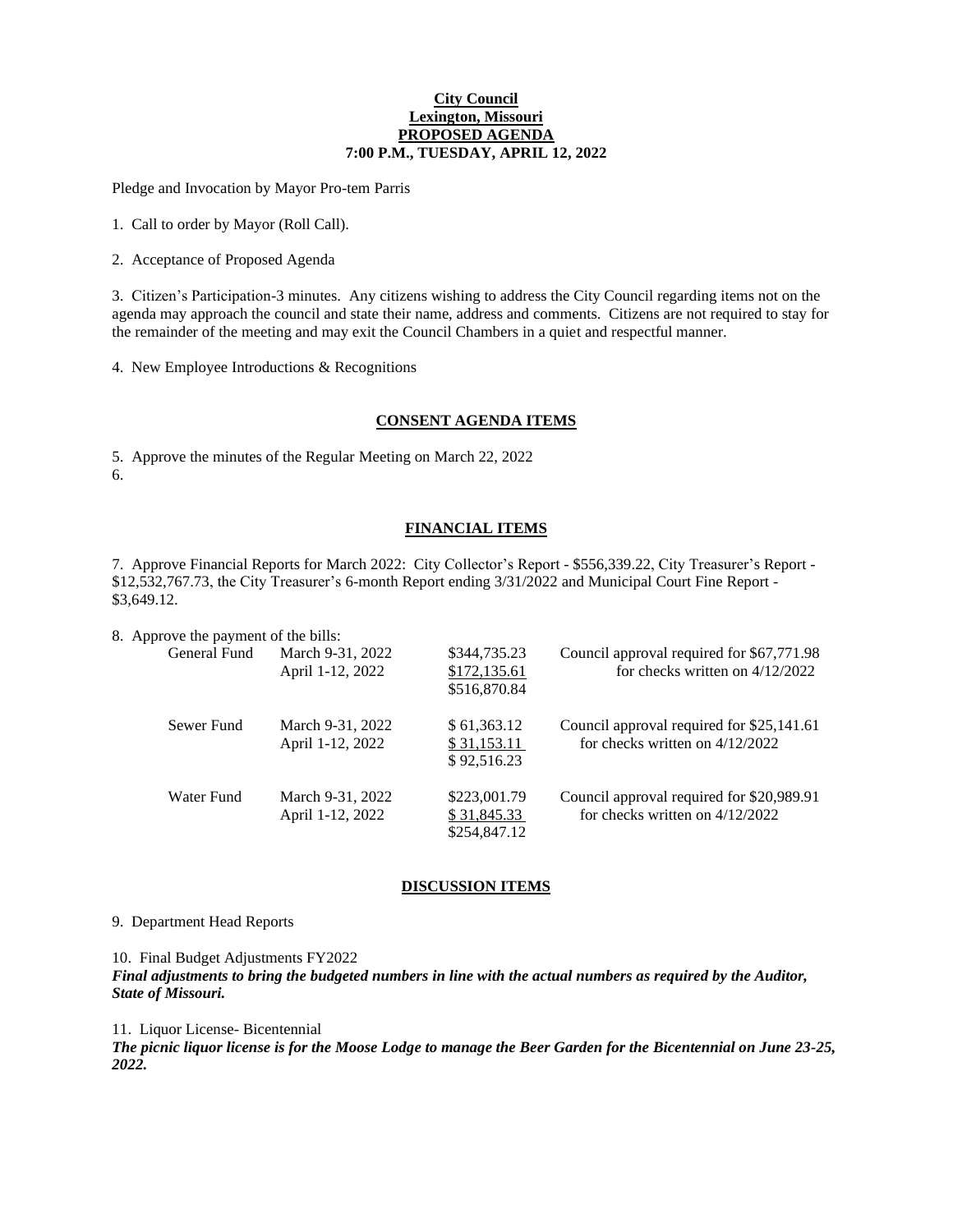#### 12. Street Sign Project- Del Scharnhorst

*The project is to identify and replace existing street signs with different colored signs in each of the four historic districts.*

#### 13. Bobcat Purchase

*As approved in the FY2023 Budget, the request is to purchase a Bobcat under State Contract #CC190249002 for a cost of \$53015.51 which is \$7,000 under what was budgeted.*

#### 14. Election Result Resolution

- 15. Committee Reports:
	- a. Administration- Councilman Parris. Next Meeting April 26, 2022 at 6:00 pm.
	- b. Municipal Services- Councilman Lynn. Next Meeting May 10, 2022 at 6:00 pm.
	- c. Committee Liaisons
- 16. Council Comments & Concerns
- 17. Council Recess

### Clerk Swears in Newly Elected Officials

- 1. Council Reconvenes Roll Call
- 2. Nomination &Appointment of Mayor Pro-tem 2022-2023

3. Appointment of City Clerk-Carla Ghisalberti, City Collector-Peggy Ruehter and City Treasurer-Megan Patten for a term of 2 years.

## **NEW BUSINESS**

#### 4. Empire District Gas Company

*Renewal of the franchise agreement. Read 1 time only to allow time for public input. Final reading at April 26th meeting.*

5. United Steelworkers Agreement Resolution

*This ordinance authorizes the renewal of the agreement for a term of 3 years with no changes except "Appendix A" rate increases.*

- 6. City Administrator Report
	- a. CDBG Grant Award
	- b.
	- c.

7. Council Comments & Concerns

8. Mayors Comments & Concerns

9. Executive Session: Notice is given that the meeting or portion thereof will be closed pursuant to Section 610.021 RSMo under the following specific exceptions: Sub-section: 1) Litigation, 2) Real Estate and 3) Personnel.

10. Adjournment

# **Upcoming Events**

- ➢ Council Meeting Dates- April 26, 2022 and May 10, 2022 at 7:00 pm.
- ➢ Swaddling Clothes- April 9, 2022 at Lutheran Church from 9 am to noon
- $\triangleright$  Park Day Battlefield Site Cleanup- April 9, 2022 from 10 am 2 pm
- ➢ Easter Egg Hunt- April 16, 2022 at Community Park at 11 am